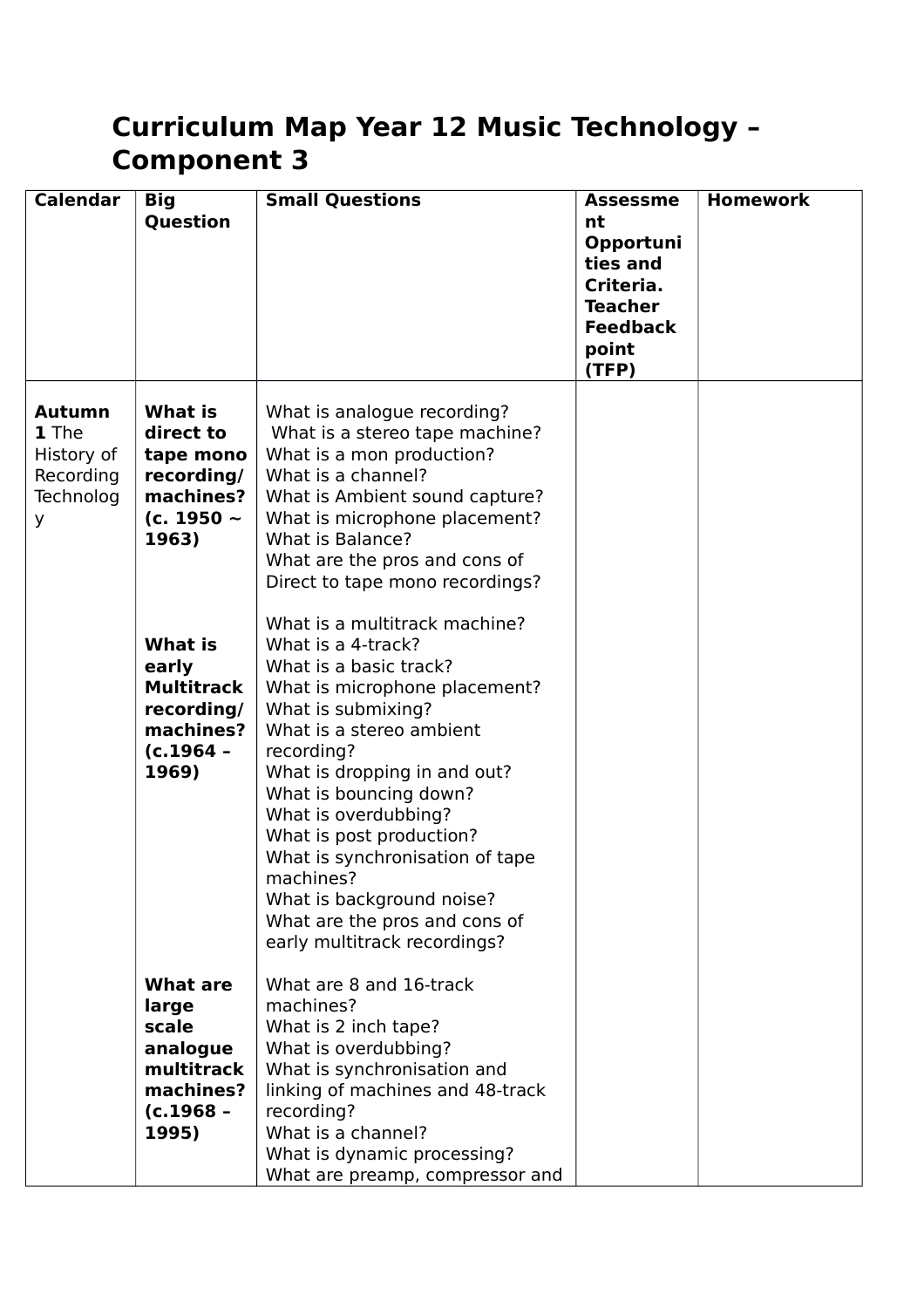|            | <b>What is</b><br><b>Digital</b><br>recording | EQ channels?<br>Who are Solid State Logic (SSL)<br>and Neve?<br>What are the pros and cons of<br>large scale analogue multitrack<br>recordings? |  |
|------------|-----------------------------------------------|-------------------------------------------------------------------------------------------------------------------------------------------------|--|
|            | and                                           |                                                                                                                                                 |  |
|            | sequencin                                     | What is digital recording?<br>What are audio signals, binary                                                                                    |  |
|            | g? (c.1980                                    | information and data streams?                                                                                                                   |  |
|            | $\sim$ Present)                               | What is Digital tape?                                                                                                                           |  |
|            |                                               | What are convertors?                                                                                                                            |  |
|            |                                               | What ADC?                                                                                                                                       |  |
|            |                                               | What is Moore's Law?                                                                                                                            |  |
|            |                                               | What is a sequencer/ synthesiser/                                                                                                               |  |
|            |                                               | drum machine?                                                                                                                                   |  |
|            |                                               | What is Control Voltage/ gate?                                                                                                                  |  |
|            |                                               | What is MIDI?                                                                                                                                   |  |
|            |                                               | What is the Atari ST?                                                                                                                           |  |
|            |                                               | What is Logic?<br>What is Cubase?                                                                                                               |  |
|            |                                               | What is a DAW?                                                                                                                                  |  |
|            | <b>What are</b>                               |                                                                                                                                                 |  |
|            | <b>Digital</b>                                | What is DAW?                                                                                                                                    |  |
|            | <b>Audio</b>                                  | What is Software/ Hardware?                                                                                                                     |  |
|            | Workstati                                     | What are software emulators?                                                                                                                    |  |
|            | ons (DAW)                                     | What are artefacts?                                                                                                                             |  |
|            | and                                           | What is remote collaboration?                                                                                                                   |  |
|            | emerging                                      | What is the cloud?                                                                                                                              |  |
|            | <b>Technologi</b>                             | What are tablet devices?                                                                                                                        |  |
|            | es?                                           |                                                                                                                                                 |  |
|            | <b>Digital</b><br>recording                   |                                                                                                                                                 |  |
|            | and                                           |                                                                                                                                                 |  |
|            | sequencin                                     |                                                                                                                                                 |  |
|            | g? (c.1996                                    |                                                                                                                                                 |  |
|            | Present)                                      |                                                                                                                                                 |  |
| Autumn 2   |                                               |                                                                                                                                                 |  |
| <b>The</b> | What is an                                    | What is the structure of a guitar?                                                                                                              |  |
| historical | electric                                      | What is a pick up?                                                                                                                              |  |
| developm   | Guitar?                                       | What is an amplifier?                                                                                                                           |  |
| ent of     |                                               | Who was Les Paul?                                                                                                                               |  |
| other      |                                               | Who are Fender and what is the                                                                                                                  |  |
| technologi |                                               | Telecaster and Stratocaster?                                                                                                                    |  |
| es.        |                                               | Who are Gibson and what is the                                                                                                                  |  |
|            |                                               | 'Les Paul'?                                                                                                                                     |  |
|            | What is a                                     |                                                                                                                                                 |  |
|            | <b>Bass</b>                                   | What is the structure of a bass?                                                                                                                |  |
|            | <b>Guitar?</b>                                | Who are Fender?                                                                                                                                 |  |